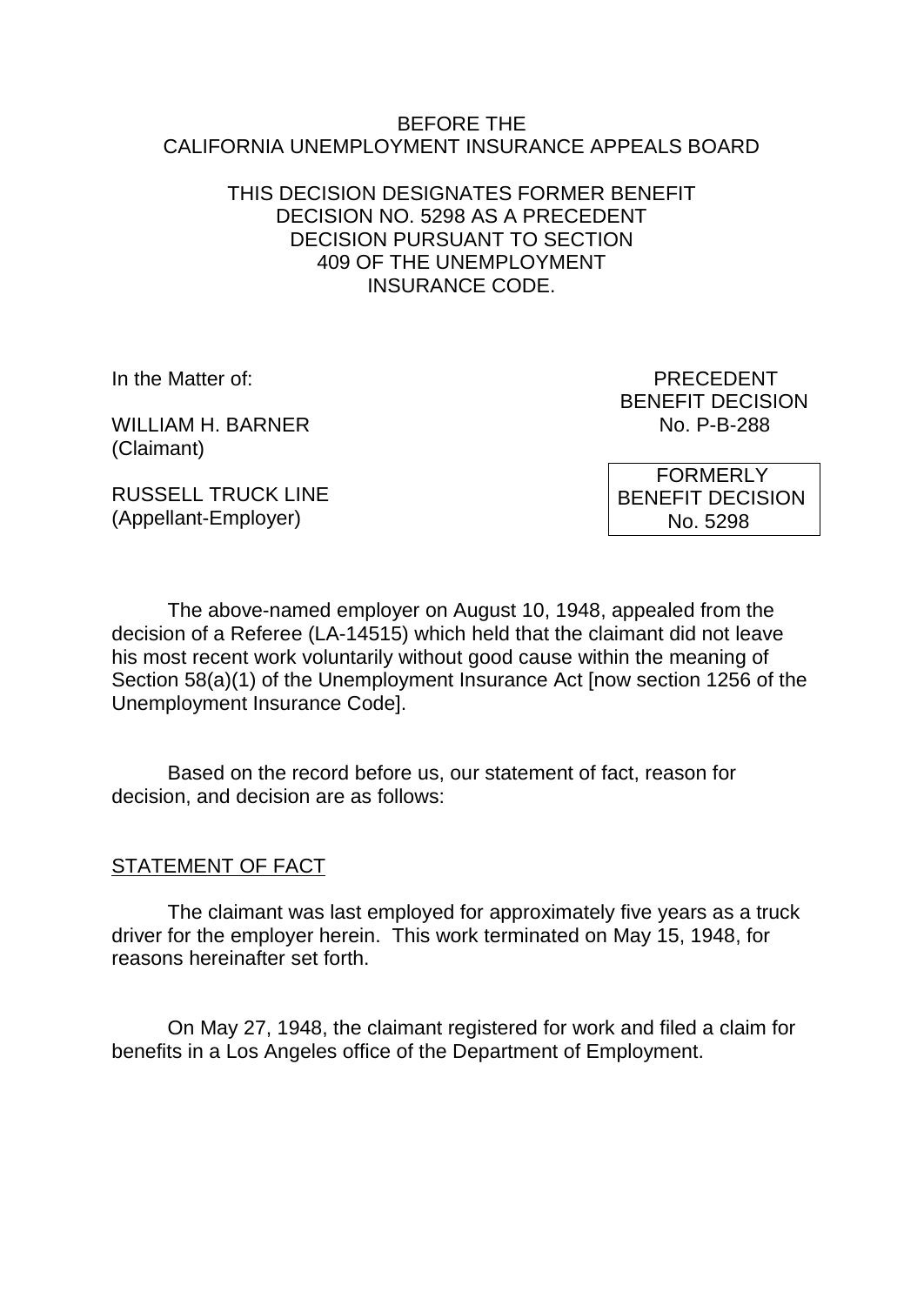Thereafter the employer protested and on July 1, 1948, the Department issued a determination which held that the claimant was not disqualified for benefits under the provisions of Section 58(a)(2) of the Act [now section 1256 of the code]. The employer appealed, contending that the claimant acted to leave his last work voluntarily without good cause within the meaning of Section 58(a)(1) of the statute [now section 1256 of the code]. The Referee held the claimant eligible for benefits under Section 58(a)(1) [now section 1256] and the employer filed the instant appeal, reiterating the contention that the claimant be disqualified for benefits under Section 58(a)(1) of the Act [now section 1256 of the code].

On April 4, 1948, during his off-duty hours, the claimant was arrested on a charge of driving his automobile while intoxicated and subsequently convicted. In this connection the claimant had been tried, convicted and fined on pleading guilty to a similar charge in November, 1947. As a result of the above-mentioned second offense, the claimant's license to drive was suspended for one year commencing on or about May 15, 1948. Without this license the claimant could not continue in his position as a truck driver with the employer, and he was dropped from the payroll when the company learned of the suspension. At the time of his separation the claimant was willing to accept any other type of work with the employer, but the latter had no openings in which the claimant could be employed. However, the employer expects to rehire the claimant whenever his license is "reinstated."

The employer contends in appealing to this Appeals Board that the claimant's conduct was "tantamount" to a voluntary leaving of work when he failed to "exercise the necessary care or caution to protect his right to drive vehicles."

# REASON FOR DECISION

In the instant case the sole issue is whether an individual employed as a motor vehicle operator may be disqualified under the provisions of Section 58(a)(1) of the Unemployment Insurance Act [now section 1256 of the code] for the reason that he left his employment voluntarily without good cause when his license to drive was suspended because of an illegal act on his part. So far as it has been called to our attention, this question has never before been presented to this Board for decision.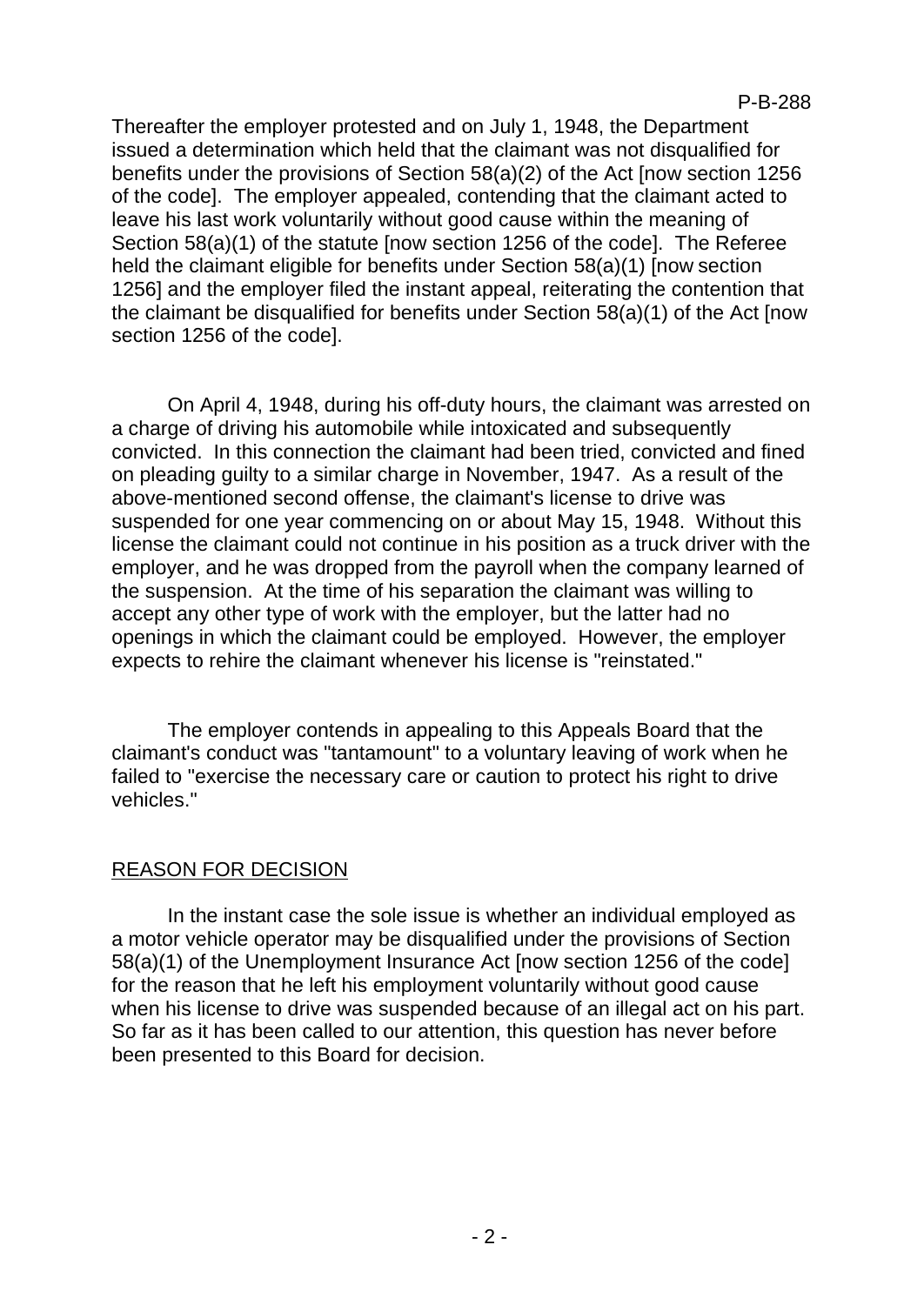#### P-B-288

Generally speaking, as between the claimant and employer herein there existed a contract for hire, by the terms of which the latter agreed to furnish a truck for the claimant to operate and work for him to perform with compensation therefor. In return, the claimant agreed to furnish his skill as a truck driver, his services and his authority from the State of California to operate a truck. During the term of the contract, a circumstance occurred which brought the contract to an end because the claimant was no longer able to furnish one of the essentials to the contract, namely, his authority from the State to operate the truck furnished to him. It must be recognized that this event in no way identifies the employer as the moving party in the severance of the employer-employee relationship. It necessarily follows that the relationship was terminated either by the claimant or by circumstances over which neither the employer nor the claimant had any control. Although in a sense it might be said that the contract was ended by operation of law, such a narrow view would ignore the obvious fact that it was the claimant's voluntary and illegal action which caused the law to operate to deprive him of his license. It was the claimant who set in motion the series of events which placed his license and his position in jeopardy. His drunkenness led to his arrest, the arrest led to his conviction, the conviction to the suspension of his license; and the latter fact prevented his continued employment.

In this connection it should be noted that circumstances closely analogous to those described above have been considered by appeals tribunals in a number of other jurisdictions, and the particular authorities have assessed disqualifications for voluntary leaving against individuals claiming benefits for unemployment resulting from their own illegal acts. Pennsylvania is one of the larger states to take this view (See Board of Review Decisions Nos. B-44-94-A-5443, March 27, 1947; and B-44-99-G-1936, November 25, 1946). In the latter cited decision it was held that a truck driver who, after serving a sentence for six months in jail for driving his personal automobile while intoxicated, was refused re-employment in his former position because his driver's license had been suspended, had left voluntarily without good cause, inasmuch as he "voluntarily engaged in conduct the natural and probable consequence of which was to place him in a position where he could not continue working in the employment which he held."

Delaware likewise adopted a similar view in the case of an individual arrested on the premises of his employer and subsequently convicted on a charge of nonsupport of his family (Delaware Unemployment Compensation Commission Decision, Appeal Docket No. 712-A, January 8, 1946).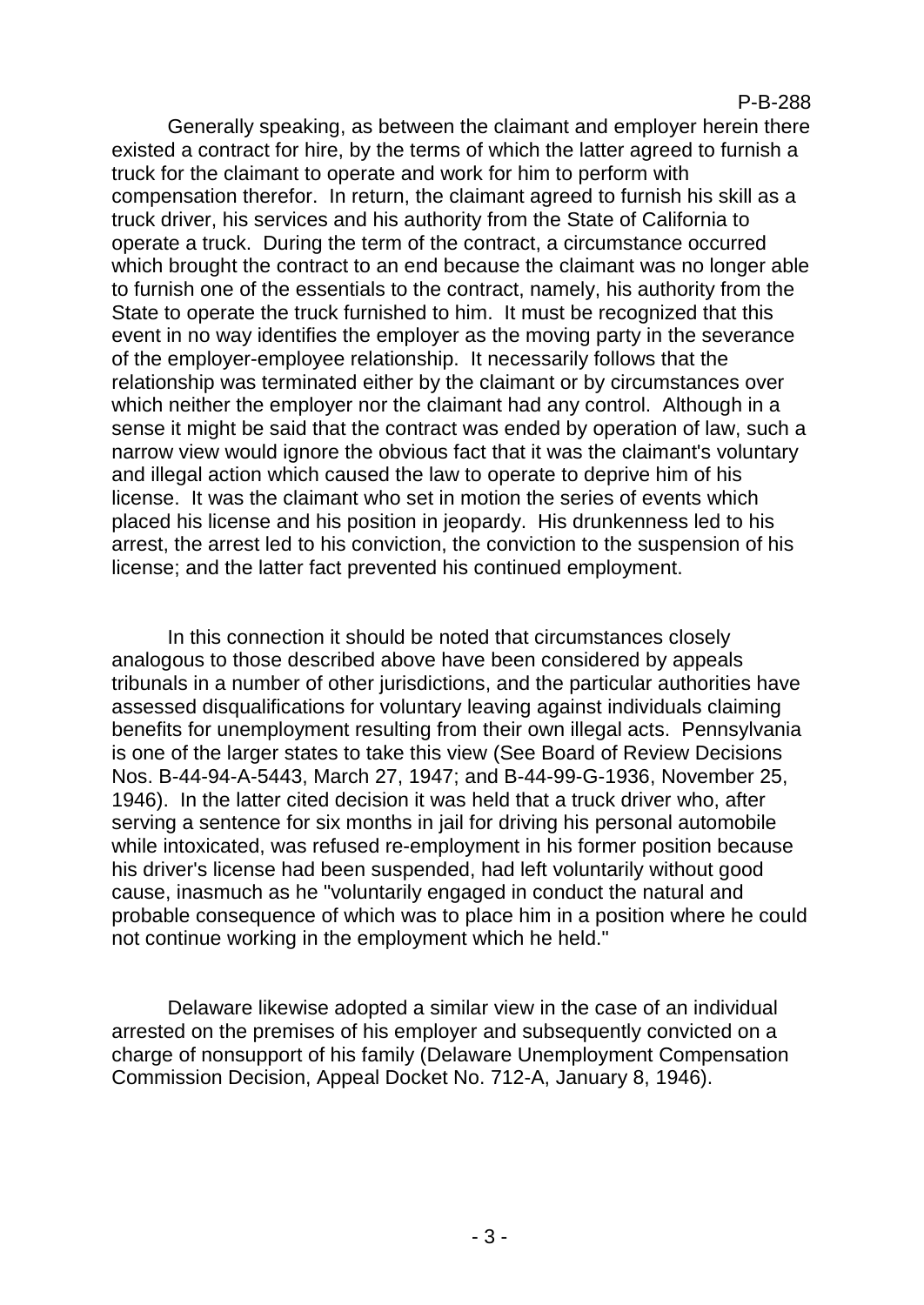P-B-288

In holding that the claimant was disqualified for benefits the Commission said, "It may be that the claimant left his job involuntarily but . . . it cannot be said to have been without fault on his own part. He was arrested and convicted by a court of competent jurisdiction for failure to support his wife and family. Thus, he deliberately refused to assume a responsibility placed upon him by the law which was a deliberate and wilful act on his part. Under the circumstances, we are of the opinion that the claimant voluntarily left his job without good cause."

In our opinion the views expressed by the aforementioned jurisdictions are sound and applicable to the circumstances under consideration in this appeal. The claimant herein voluntarily embarked upon a course of conduct resulting in the loss of his license. Under the circumstances described herein, we conclude that the claimant's loss of employment was attributable to an act of volition on his part, and hence was voluntary. Therefore, he is subject to disqualification for benefits under Section 58(a)(1) of the Act [now section 1256 of the code] for the five-week term prescribed in Section 58(b) [now section 1260 of the code].

## DECISION

The decision of the Referee is reversed. Benefits are denied.

Sacramento, California, February 24, 1949.

# CALIFORNIA UNEMPLOYMENT INSURANCE APPEALS BOARD

MICHAEL B. KUNZ, Chairman

GLENN V. WALLS

PETER E. MITCHELL